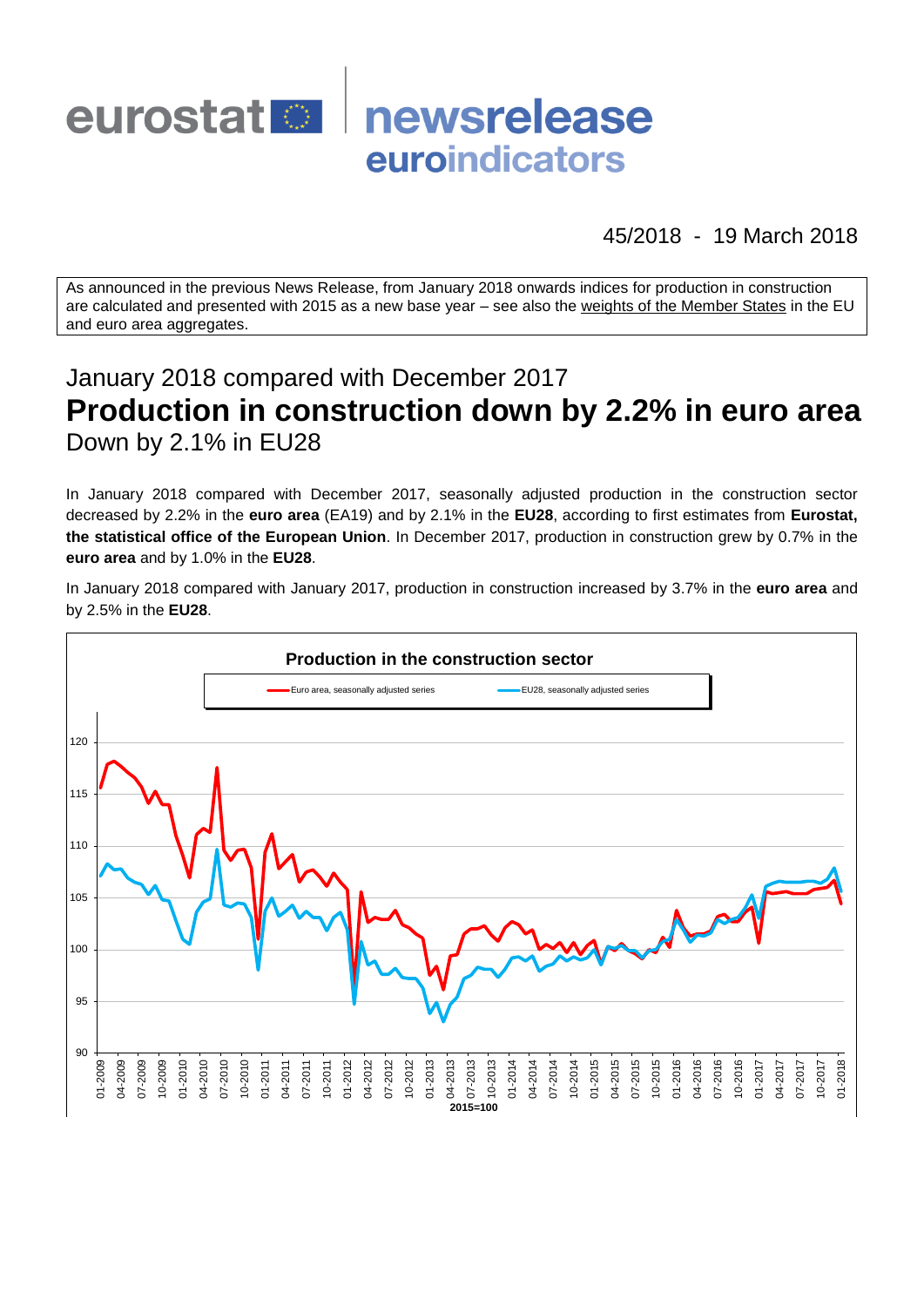### **Monthly comparison by construction sector and by Member State**

The decrease of 2.2% in production in construction in the **euro area** in January 2018, compared with December 2017, is due to building construction falling by 3.1% and civil engineering by 0.9%.

In the **EU28,** the decrease of 2.1% is due to building construction falling by 2.8% and civil engineering by 0.3%.

Among Member States for which data are available, the largest decreases in production in construction were recorded in **France** (-7.6%), **Sweden** and the **United Kingdom** (both -3.4%). The highest increases were observed in **Slovenia** (+14.4%), **Poland** (+8.8%) and **Hungary** (+6.4%).

#### **Annual comparison by construction sector and by Member State**

The increase of 3.7% in production in construction in the **euro area** in January 2018, compared with January 2017, is due to civil engineering rising by 9.3% and building construction by 2.0%.

In the **EU28**, the increase of 2.5% is due to civil engineering rising by 8.4% and building construction by 0.9%.

Among Member States for which data are available, the highest increases in production in construction were recorded in **Slovenia** (+76.0%), **Hungary** (+43.1%), the **Czech Republic** (+33.6%) and **Poland** (+31.8%). Decreases were observed in **Spain** (-3.6%) and the **United Kingdom** (-3.2%).

#### Geographical information

The **euro area** (EA19) includes Belgium, Germany, Estonia, Ireland, Greece, Spain, France, Italy, Cyprus, Latvia, Lithuania, Luxembourg, Malta, the Netherlands, Austria, Portugal, Slovenia, Slovakia and Finland.

The **European Union** (EU28) includes Belgium, Bulgaria, the Czech Republic, Denmark, Germany, Estonia, Ireland, Greece, Spain, France, Croatia, Italy, Cyprus, Latvia, Lithuania, Luxembourg, Hungary, Malta, the Netherlands, Austria, Poland, Portugal, Romania, Slovenia, Slovakia, Finland, Sweden and the United Kingdom.

Estonia, Ireland, Greece, Croatia, Cyprus, Latvia, Lithuania and Malta are not required to supply monthly data under Council Regulation 1165/98.

#### Methods and definitions

The **index of production in construction** approximates the evolution of the volume of production within the sector, broken down into building construction and civil engineering.

Seasonally adjusted euro area and EU series are calculated by aggregating the seasonally adjusted national data. Eurostat carries out the seasonal adjustment of the data for those countries that do not adjust their data for seasonal effects.

The monthly index as presented in this News Release is calculated only on the basis of the data of those countries reporting monthly data. Missing observations from Member States for recent months are estimated for the calculation of the euro area and the EU aggregates.

#### Revisions and timetable

Data of previous months have been revised compared with those issued in News Release [29/2018](http://ec.europa.eu/eurostat/documents/2995521/8677807/4-19022018-AP-EN.pdf/ffc6485a-378d-4582-833a-4358778abb46) of 19 February 2018. The monthly percentage change for December 2017 has been revised from +0.1% to +0.7% in the euro area and from +0.6% to +1.0% in the EU28. The annual percentage change has been revised from +0.5% to +1.4% in the euro area and from +1.5% to +1.9% in the EU28.

#### For more information

Eurosta[t database section](http://ec.europa.eu/eurostat/web/short-term-business-statistics/data/database) on short-term business statistics Eurosta[t Statistics Explained article](http://ec.europa.eu/eurostat/statistics-explained/index.php/Construction_production_(volume)_index_overview) on the production in construction index Th[e weights of the Member States](https://circabc.europa.eu/w/browse/d72689ec-103e-41a8-81d1-2e5ea5f171f5) in the EU and euro area aggregates (See file EU-28\_EA-19 \_NEWS\_RELEASE\_WEIGHTINGS\_2015) Eurostat €-indicator[s release calendar](http://ec.europa.eu/eurostat/news/release-calendar)

#### Issued by: **Eurostat Press Office**

**Baiba GRANDOVSKA Tel: +352-4301-33 444 [eurostat-pressoffice@ec.europa.eu](mailto:eurostat-pressoffice@ec.europa.eu)** For further information on data:

**Marko CIP Tel: +352-4301-34 858 [marko.cip@ec.europa.eu](mailto:marko.cip@ec.europa.eu)**

**Media requests**: Eurostat media support / Tel: +352-4301-33 408 / [eurostat-mediasupport@ec.europa.eu](mailto:eurostat-mediasupport@ec.europa.eu) [EurostatStatistics](http://www.facebook.com/EurostatStatistics) [ec.europa.eu/eurostat/](http://ec.europa.eu/eurostat/) [@EU\\_Eurostat](http://twitter.com/EU_Eurostat)

ec.europa.eu/eurostatlo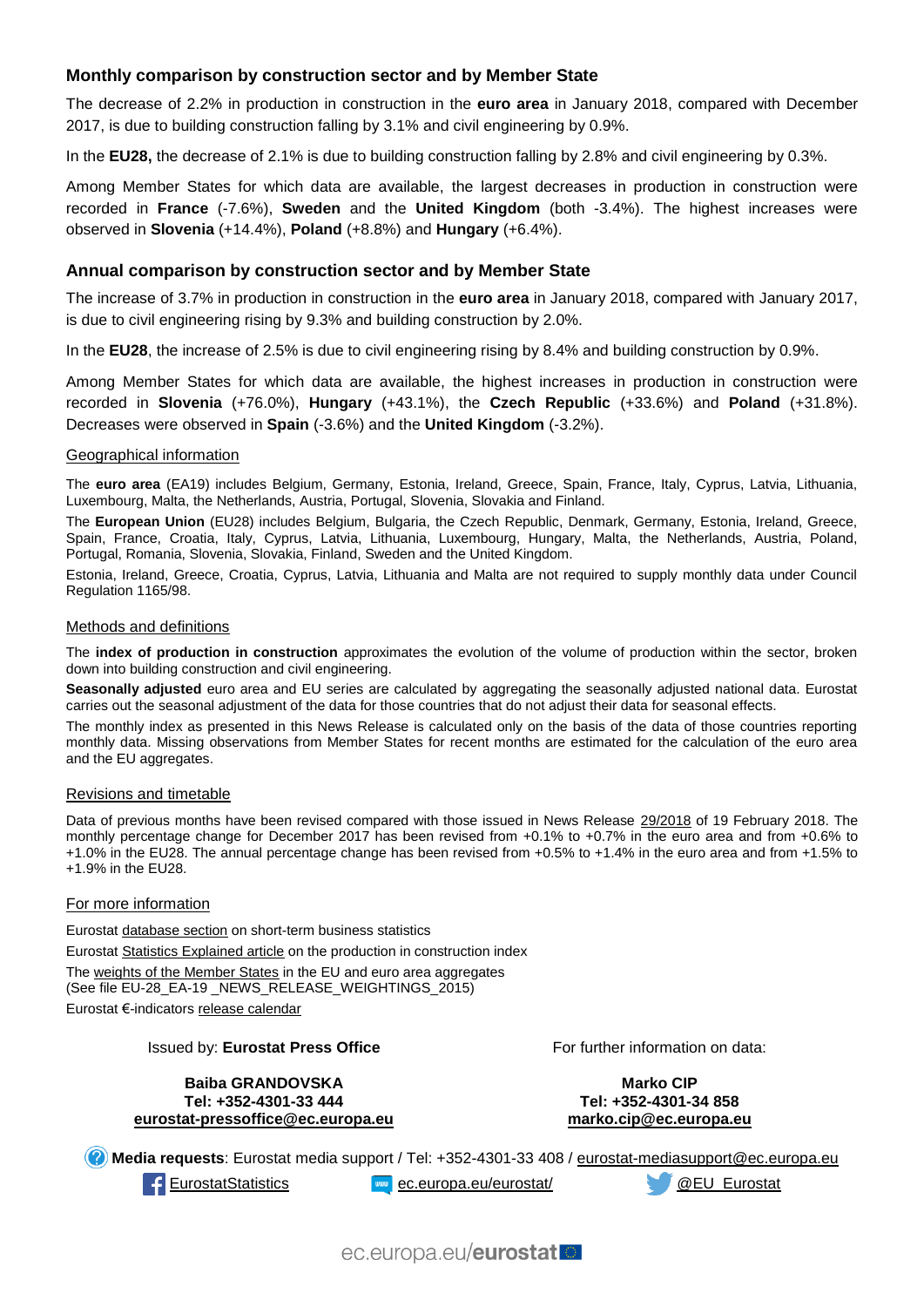# **Production in construction**

% change compared with the previous quarter / previous month\*

|                    | $Q1-17$ | $Q2-17$ | $Q3-17$ | Q4-17            | Aug-17 | Sep-17 | <b>Oct-17</b> | <b>Nov-17</b> | <b>Dec-17</b> | $Jan-18$ |
|--------------------|---------|---------|---------|------------------|--------|--------|---------------|---------------|---------------|----------|
| <b>EA19</b>        |         |         |         |                  |        |        |               |               |               |          |
| Total construction | 0.5     | 1.5     | 0.0     | 0.7              | 0.0    | 0.4    | 0.1           | 0.1           | 0.7           | $-2.2$   |
| <b>Building</b>    | 0.8     | 1.3     | 0.2     | 0.9 <sub>1</sub> | $-0.2$ | 0.5    | 0.3           | $-0.1$        | 1.3           | $-3.1$   |
| Civil engineering  | 0.5     | 1.7     | $-0.7$  | 0.7              | 0.2    | 0.1    | 0.0           | 1.0           | $-0.7$        | $-0.9$   |
| <b>EU28</b>        |         |         |         |                  |        |        |               |               |               |          |
| Total construction | 1.0     | 1.3     | 0.0     | 0.5              | 0.1    | 0.0    | $-0.2$        | 0.4           | 1.0           | $-2.1$   |
| <b>Building</b>    | 1.4     | 0.9     | 0.2     | 0.4              | 0.0    | $-0.3$ | $-0.2$        | 0.4           | 1.1           | $-2.8$   |
| Civil engineering  | 0.7     | 1.7     | $-0.3$  | 1.0 <sub>l</sub> | 0.5    | 0.6    | 0.0           | 0.0           | 1.1           | $-0.3$   |

The source datasets are available [here](http://appsso.eurostat.ec.europa.eu/nui/show.do?query=BOOKMARK_DS-069621_QID_-1D55C035_UID_-3F171EB0&layout=TIME,C,X,0;GEO,L,Y,0;NACE_R2,L,Y,1;INDIC_BT,L,Z,0;S_ADJ,L,Z,1;UNIT,L,Z,2;INDICATORS,C,Z,3;&zSelection=DS-069621UNIT,PCH_SM;DS-069621S_ADJ,CA;DS-069621INDICATORS,OBS_FLAG;DS-069621INDIC_BT,PROD;&rankName1=UNIT_1_2_-1_2&rankName2=INDIC-BT_1_2_-1_2&rankName3=INDICATORS_1_2_-1_2&rankName4=S-ADJ_1_2_-1_2&rankName5=TIME_1_0_0_0&rankName6=GEO_1_0_0_1&rankName7=NACE-R2_1_2_1_1&sortR=ASC_-1_FIRST&sortC=ASC_-1_FIRST&rStp=&cStp=&rDCh=&cDCh=&rDM=true&cDM=true&footnes=false&empty=false&wai=false&time_mode=ROLLING&time_most_recent=true&lang=EN&cfo=%23%23%23%2C%23%23%23.%23%23%23) (quarterly data) an[d here](http://appsso.eurostat.ec.europa.eu/nui/show.do?query=BOOKMARK_DS-069591_QID_58C109BA_UID_-3F171EB0&layout=TIME,C,X,0;GEO,L,Y,0;NACE_R2,L,Y,1;INDIC_BT,L,Z,0;S_ADJ,L,Z,1;UNIT,L,Z,2;INDICATORS,C,Z,3;&zSelection=DS-069591INDICATORS,OBS_FLAG;DS-069591S_ADJ,CA;DS-069591INDIC_BT,PROD;DS-069591UNIT,PCH_SM;&rankName1=UNIT_1_2_-1_2&rankName2=INDIC-BT_1_2_-1_2&rankName3=INDICATORS_1_2_-1_2&rankName4=S-ADJ_1_2_-1_2&rankName5=TIME_1_0_0_0&rankName6=GEO_1_0_0_1&rankName7=NACE-R2_1_2_1_1&sortR=ASC_-1_FIRST&sortC=ASC_-1_FIRST&rStp=&cStp=&rDCh=&cDCh=&rDM=true&cDM=true&footnes=false&empty=false&wai=false&time_mode=ROLLING&time_most_recent=true&lang=EN&cfo=%23%23%23%2C%23%23%23.%23%23%23) (monthly data).

| <b>Total construction</b> | Q1-17       | Q2-17       | Q3-17       | Q4-17  | <b>Aug-17</b> | <b>Sep-17</b> | <b>Oct-17</b> | <b>Nov-17</b> | <b>Dec-17</b> | <b>Jan-18</b> |
|---------------------------|-------------|-------------|-------------|--------|---------------|---------------|---------------|---------------|---------------|---------------|
| <b>EA19</b>               | 0.5         | 1.5         | 0.0         | 0.7    | 0.0           | 0.4           | 0.1           | 0.1           | 0.7           | $-2.2$        |
| <b>EU28</b>               | 1.0         | 1.3         | 0.0         | 0.5    | 0.1           | 0.0           | $-0.2$        | 0.4           | 1.0           | $-2.1$        |
| <b>Belgium</b>            | $-3.5$      | 4.5         | 0.0         | 1.0    | $-0.3$        | 0.1           | 1.1           | 0.1           | $-0.5$        | $-0.5$        |
| <b>Bulgaria</b>           | $-8.3$      | 7.3         | 2.8         | 2.9    | 1.0           | 0.0           | 2.1           | 1.5           | $-1.8$        | 5.0           |
| <b>Czech Republic</b>     | $-0.2$      | 3.4         | $-0.6$      | 0.8    | 0.7           | $-0.8$        | 0.6           | 1.4           | $-1.2$        | 0.8           |
| <b>Denmark</b>            | 0.3         | 1.3         | 0.9         | $1.2$  | 0.3           | 1.1           | 0.2           | 0.8           | $-1.0$        |               |
| Germany                   | 1.1         | 3.2         | $-0.8$      | 0.0    | $-0.1$        | 0.6           | $-0.4$        | 0.7           | $-1.5$        | $-2.2$        |
| Estonia**                 | 15.9        | $-1.8$      | $-0.7$      | 3.1    |               |               |               |               |               |               |
| Ireland**                 | 6.5         | 3.1         | 5.3         | 0.6    |               |               |               |               |               |               |
| Greece**                  | $-8.3$      | $-7.6$      | $-18.8$     | C      |               |               |               |               |               |               |
| Spain                     | $-1.4$      | $-0.3$      | $-0.1$      | $-3.6$ | $-0.9$        | 0.6           | $-1.8$        | $-0.7$        | $-4.1$        | 2.4           |
| <b>France</b>             | $-0.1$      | 1.1         | 0.1         | 1.7    | 0.0           | 0.3           | 0.1           | $-0.4$        | 5.3           | $-7.6$        |
| Croatia**                 | 0.9         | $-0.6$      | 0.2         | $1.3$  |               |               |               |               |               |               |
| Italy                     | $\mathbf c$ | $\mathbf c$ | $\mathbf C$ | C      | C             | C             | $\mathbf c$   | C             | C             | $\mathbf c$   |
| Cyprus**                  | 12.8        | $-2.0$      | $-2.4$      | c      |               |               |               |               |               |               |
| Latvia**                  | 4.0         | 5.5         | 6.2         | 3.5    |               |               |               |               |               | ÷             |
| Lithuania**               | 2.3         | 1.0         | 1.9         | 2.5    |               |               |               |               |               |               |
| Luxembourg                | $-5.1$      | 6.1         | $-0.8$      | $1.3$  | 0.1           | 1.3           | $1.0$         | $-0.7$        | $-0.6$        |               |
| Hungary                   | 8.1         | 8.1         | 7.1         | 8.1    | 10.6          | $-3.8$        | 7.1           | $-1.6$        | 4.0           | $6.4\,$       |
| Malta**                   | 2.8         | 7.2         | 0.0         | 0.6    |               |               |               |               |               | ÷             |
| <b>Netherlands</b>        | 1.4         | 2.0         | 0.8         | 2.0    | 0.2           | 1.1           | 0.5           | 1.3           | $-0.5$        | $1.1$         |
| Austria                   | 1.3         | 2.7         | 0.0         | 1.0    | $-0.4$        | 0.6           | 1.9           | $-0.6$        | $-2.1$        |               |
| Poland                    | 4.3         | 4.4         | 5.6         | 3.1    | $-0.2$        | 0.1           | $-0.5$        | 3.5           | 3.6           | 8.8           |
| Portugal                  | 2.9         | $-1.8$      | 1.0         | 0.7    | 0.2           | 0.2           | $-0.1$        | $-0.2$        | 2.3           | 2.2           |
| Romania                   | 2.6         | $-3.0$      | $-0.8$      | $-1.7$ | $-1.4$        | $-4.1$        | $-1.1$        | 1.9           | 4.5           |               |
| Slovenia                  | 1.8         | 10.4        | $-2.2$      | 14.3   | $-2.5$        | 4.7           | 10.2          | 5.1           | $-5.7$        | 14.4          |
| Slovakia                  | 8.0         | $-0.2$      | 1.4         | 1.9    | $-1.6$        | $-3.3$        | 5.7           | 2.8           | $-7.6$        | 5.2           |
| <b>Finland</b>            | 3.9         | $-0.5$      | 0.5         | $1.1$  | 1.0           | $-0.2$        | $-1.0$        | 1.5           | 2.7           | c             |
| <b>Sweden</b>             | 0.1         | 5.3         | $-1.6$      | 0.5    | $-5.4$        | 3.0           | $-2.0$        | 2.2           | 3.2           | $-3.4$        |
| <b>United Kingdom</b>     | 2.3         | $-0.5$      | $-0.3$      | $-0.7$ | 1.2           | $-1.3$        | $-0.8$        | 0.1           | 1.6           | $-3.4$        |
| <b>Norway</b>             | 0.9         | 0.9         | 0.9         | 1.6    |               |               |               |               |               |               |
| <b>Switzerland</b>        | 2.8         | $-0.5$      | 0.6         | 2.3    |               |               |               |               |               |               |

\* Calendar and seasonally adjusted

\*\* These Member States are not required to supply monthly data under Council Regulation 1165/98

: Data not available

c Confidential

The source datasets are available [here](http://appsso.eurostat.ec.europa.eu/nui/show.do?query=BOOKMARK_DS-069591_QID_6FE2C2A1_UID_-3F171EB0&layout=TIME,C,X,0;GEO,L,Y,0;INDIC_BT,L,Z,0;S_ADJ,L,Z,1;UNIT,L,Z,2;NACE_R2,L,Z,3;INDICATORS,C,Z,4;&zSelection=DS-069591NACE_R2,F;DS-069591INDICATORS,OBS_FLAG;DS-069591S_ADJ,SCA;DS-069591INDIC_BT,PROD;DS-069591UNIT,PCH_PRE;&rankName1=UNIT_1_2_-1_2&rankName2=INDIC-BT_1_2_-1_2&rankName3=INDICATORS_1_2_-1_2&rankName4=S-ADJ_1_2_-1_2&rankName5=NACE-R2_1_2_1_1&rankName6=TIME_1_0_0_0&rankName7=GEO_1_2_0_1&sortC=ASC_-1_FIRST&rStp=&cStp=&rDCh=&cDCh=&rDM=true&cDM=true&footnes=false&empty=false&wai=false&time_mode=ROLLING&time_most_recent=true&lang=EN&cfo=%23%23%23%2C%23%23%23.%23%23%23) (quarterly data) and here (monthly data).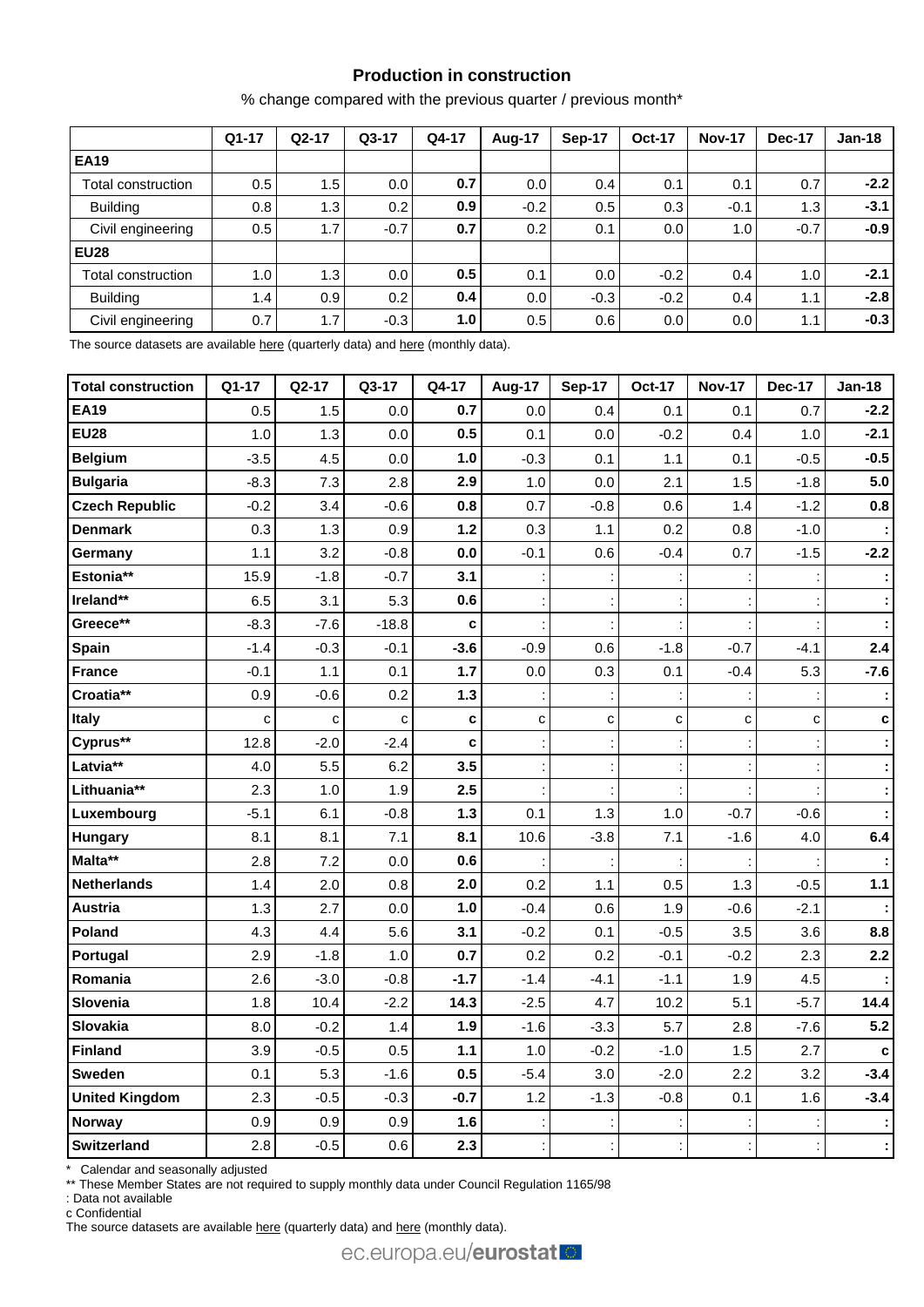# **Production in construction**

% change compared with the same quarter / the same month of the previous year\*

|                    | $Q1-17$ | $Q2-17$ | $Q3-17$ | Q4-17            | Aug-17 | Sep-17 | <b>Oct-17</b> | <b>Nov-17</b> | Dec-17        | <b>Jan-18</b>    |
|--------------------|---------|---------|---------|------------------|--------|--------|---------------|---------------|---------------|------------------|
| <b>EA19</b>        |         |         |         |                  |        |        |               |               |               |                  |
| Total construction | 2.0     | 3.9     | 2.7     | 2.7              | 2.2    | 3.3    | 3.1           | 2.9           | $1.4^{\circ}$ | 3.7 <sub>l</sub> |
| <b>Building</b>    | 2.0     | 4.1     | 3.4     | 3.0 <sub>1</sub> | 2.3    | 3.7    | 3.4           | 2.8           | 2.1           | 2.0              |
| Civil engineering  | 3.5     | 3.3     | 1.4     | 1.6              | 1.7    | 2.0    | 2.3           | 3.7           | $-1.8$        | 9.3              |
| <b>EU28</b>        |         |         |         |                  |        |        |               |               |               |                  |
| Total construction | 4.0     | 5.0     | 3.9     | 3.0 <sub>1</sub> | 4.5    | 3.4    | 3.5           | 3.0           | 1.9           | 2.5              |
| <b>Building</b>    | 4.4     | 5.4     | 4.4     | 2.9              | 4.7    | 3.6    | 3.4           | 3.0           | 1.8           | 0.9              |
| Civil engineering  | 3.6     | 4.2     | 2.6     | 2.8              | 3.8    | 2.8    | 4.2           | 3.1           | 1.1           | 8.4              |

The source datasets are available [here](http://appsso.eurostat.ec.europa.eu/nui/show.do?query=BOOKMARK_DS-069621_QID_66F9A0D6_UID_-3F171EB0&layout=TIME,C,X,0;GEO,L,Y,0;NACE_R2,L,Y,1;INDIC_BT,L,Z,0;S_ADJ,L,Z,1;UNIT,L,Z,2;INDICATORS,C,Z,3;&zSelection=DS-069621UNIT,PCH_SM;DS-069621S_ADJ,CA;DS-069621INDICATORS,OBS_FLAG;DS-069621INDIC_BT,PROD;&rankName1=UNIT_1_2_-1_2&rankName2=INDIC-BT_1_2_-1_2&rankName3=INDICATORS_1_2_-1_2&rankName4=S-ADJ_1_2_-1_2&rankName5=TIME_1_0_0_0&rankName6=GEO_1_0_0_1&rankName7=NACE-R2_1_2_1_1&sortR=ASC_-1_FIRST&sortC=ASC_-1_FIRST&rStp=&cStp=&rDCh=&cDCh=&rDM=true&cDM=true&footnes=false&empty=false&wai=false&time_mode=ROLLING&time_most_recent=true&lang=EN&cfo=%23%23%23%2C%23%23%23.%23%23%23) (quarterly data) and [here](http://appsso.eurostat.ec.europa.eu/nui/show.do?query=BOOKMARK_DS-069591_QID_7DF3E9C9_UID_-3F171EB0&layout=TIME,C,X,0;GEO,L,Y,0;NACE_R2,L,Y,1;INDIC_BT,L,Z,0;S_ADJ,L,Z,1;UNIT,L,Z,2;INDICATORS,C,Z,3;&zSelection=DS-069591INDICATORS,OBS_FLAG;DS-069591S_ADJ,SCA;DS-069591INDIC_BT,PROD;DS-069591UNIT,PCH_PRE;&rankName1=UNIT_1_2_-1_2&rankName2=INDIC-BT_1_2_-1_2&rankName3=INDICATORS_1_2_-1_2&rankName4=S-ADJ_1_2_-1_2&rankName5=TIME_1_0_0_0&rankName6=GEO_1_0_0_1&rankName7=NACE-R2_1_2_1_1&sortR=ASC_-1_FIRST&sortC=ASC_-1_FIRST&rStp=&cStp=&rDCh=&cDCh=&rDM=true&cDM=true&footnes=false&empty=false&wai=false&time_mode=ROLLING&time_most_recent=true&lang=EN&cfo=%23%23%23%2C%23%23%23.%23%23%23) (monthly data).

| <b>Total construction</b> | Q1-17        | Q2-17   | Q3-17        | Q4-17  | Aug-17      | <b>Sep-17</b> | <b>Oct-17</b>        | <b>Nov-17</b> | <b>Dec-17</b> | <b>Jan-18</b> |
|---------------------------|--------------|---------|--------------|--------|-------------|---------------|----------------------|---------------|---------------|---------------|
| <b>EA19</b>               | 2.0          | 3.9     | 2.7          | 2.7    | 2.2         | 3.3           | 3.1                  | 2.9           | 1.4           | 3.7           |
| <b>EU28</b>               | 4.0          | 5.0     | 3.9          | 3.0    | 4.5         | 3.4           | 3.5                  | 3.0           | 1.9           | 2.5           |
| <b>Belgium</b>            | $-2.2$       | 1.1     | $-0.4$       | 4.4    | $-0.3$      | $-0.3$        | 5.1                  | 8.1           | $-0.7$        | 13.9          |
| <b>Bulgaria</b>           | $-1.8$       | 8.6     | 8.0          | 3.6    | 8.4         | 6.8           | 9.7                  | 7.5           | $-7.4$        | 24.3          |
| <b>Czech Republic</b>     | $-0.8$       | 9.0     | 2.1          | 2.9    | 3.3         | 0.0           | 1.9                  | 4.9           | 1.7           | 33.6          |
| <b>Denmark</b>            | 3.1          | 5.1     | 5.4          | 3.8    | 6.3         | 5.4           | 4.8                  | 6.3           | $-0.2$        |               |
| Germany                   | 1.0          | 5.2     | 3.3          | 3.1    | 3.2         | 3.9           | 3.8                  | 3.8           | 1.8           | 5.3           |
| Estonia**                 | 20.5         | 17.5    | 17.5         | 16.3   |             |               |                      |               |               |               |
| Ireland**                 | 23.8         | 11.6    | 17.3         | 18.7   |             |               |                      |               |               |               |
| Greece**                  | 12.7         | $-4.7$  | $-33.7$      | c      |             |               |                      |               |               |               |
| Spain                     | $-3.1$       | $-0.8$  | 3.8          | $-5.8$ | 1.1         | 6.8           | $-1.2$               | 1.0           | $-13.5$       | $-3.6$        |
| <b>France</b>             | 2.9          | 4.8     | 1.7          | 2.7    | 0.8         | 1.8           | 1.0                  | 0.3           | 8.0           | $0.0\,$       |
| Croatia**                 | 2.6          | 1.2     | 0.7          | 1.6    |             |               |                      |               |               |               |
| Italy                     | $\mathbf{C}$ | C       | $\mathbf{C}$ | C      | $\mathbf c$ | C             | $\mathbf c$          | C             | C             | c             |
| Cyprus**                  | 45.5         | 27.6    | 12.8         | c      |             |               |                      |               |               |               |
| Latvia**                  | 8.2          | 15.8    | 25.0         | 21.0   |             |               |                      |               |               |               |
| Lithuania**               | 8.6          | 7.3     | 11.0         | 10.4   |             |               |                      |               |               |               |
| Luxembourg                | $-6.6$       | 4.8     | 1.6          | 1.3    | 4.3         | 3.0           | 5.0                  | 0.5           | $-2.7$        |               |
| <b>Hungary</b>            | 24.4         | 28.4    | 27.2         | 35.0   | 36.9        | 23.3          | 39.3                 | 30.8          | 35.1          | 43.1          |
| Malta**                   | 19.4         | 11.7    | 11.0         | 10.9   |             |               |                      |               |               |               |
| Netherlands               | 6.4          | 7.6     | 5.0          | 6.7    | 5.0         | 4.8           | 4.8                  | 8.5           | 6.8           | 7.3           |
| <b>Austria</b>            | 0.7          | 6.0     | 4.5          | 4.9    | 3.7         | 4.0           | 7.6                  | 4.8           | 2.4           |               |
| Poland                    | 2.8          | 10.8    | 20.2         | 17.7   | 23.1        | 18.0          | 18.1                 | 16.4          | 18.3          | 31.8          |
| Portugal                  | 2.6          | 1.0     | 2.5          | 2.8    | 2.9         | 2.9           | 2.3                  | 2.3           | 3.9           | 3.0           |
| Romania                   | 0.7          | $-11.5$ | $-5.0$       | $-2.5$ | $-1.7$      | $-13.6$       | $-13.1$              | $-5.9$        | 10.5          |               |
| Slovenia                  | 19.8         | 17.3    | 8.3          | 26.0   | 7.5         | 7.0           | 31.1                 | 26.0          | 20.0          | 76.0          |
| Slovakia                  | $-8.0$       | 0.4     | 8.0          | 9.5    | 7.1         | 3.3           | 11.5                 | 12.6          | 3.9           | 14.0          |
| <b>Finland</b>            | 8.5          | 4.3     | 4.5          | 4.9    | 4.8         | 4.3           | 2.1                  | 4.0           | 8.4           | $\mathbf c$   |
| <b>Sweden</b>             | 4.4          | 13.0    | 8.7          | 4.2    | 9.5         | 6.2           | 0.4                  | 5.6           | 6.8           | 2.7           |
| <b>United Kingdom</b>     | 9.1          | 6.4     | 4.3          | $1.2$  | 6.4         | 1.8           | 3.7                  | 0.7           | $-1.1$        | $-3.2$        |
| <b>Norway</b>             | 3.0          | 5.3     | 4.8          | 4.5    |             |               |                      |               |               |               |
| <b>Switzerland</b>        | $-2.3$       | 5.7     | 1.2          | 7.0    |             |               | $\ddot{\phantom{a}}$ | Ì.            | ÷             |               |

\* Calendar adjusted

\*\* These Member States are not required to supply monthly data under Council Regulation 1165/98

: Data not available

c Confidential

The source datasets are available [here](http://appsso.eurostat.ec.europa.eu/nui/show.do?query=BOOKMARK_DS-069591_QID_-16144A81_UID_-3F171EB0&layout=TIME,C,X,0;GEO,L,Y,0;INDIC_BT,L,Z,0;S_ADJ,L,Z,1;UNIT,L,Z,2;NACE_R2,L,Z,3;INDICATORS,C,Z,4;&zSelection=DS-069591NACE_R2,F;DS-069591INDICATORS,OBS_FLAG;DS-069591S_ADJ,SCA;DS-069591INDIC_BT,PROD;DS-069591UNIT,PCH_PRE;&rankName1=UNIT_1_2_-1_2&rankName2=INDIC-BT_1_2_-1_2&rankName3=INDICATORS_1_2_-1_2&rankName4=S-ADJ_1_2_-1_2&rankName5=NACE-R2_1_2_1_1&rankName6=TIME_1_0_0_0&rankName7=GEO_1_2_0_1&sortC=ASC_-1_FIRST&rStp=&cStp=&rDCh=&cDCh=&rDM=true&cDM=true&footnes=false&empty=false&wai=false&time_mode=ROLLING&time_most_recent=true&lang=EN&cfo=%23%23%23%2C%23%23%23.%23%23%23) (quarterly data) and here (monthly data).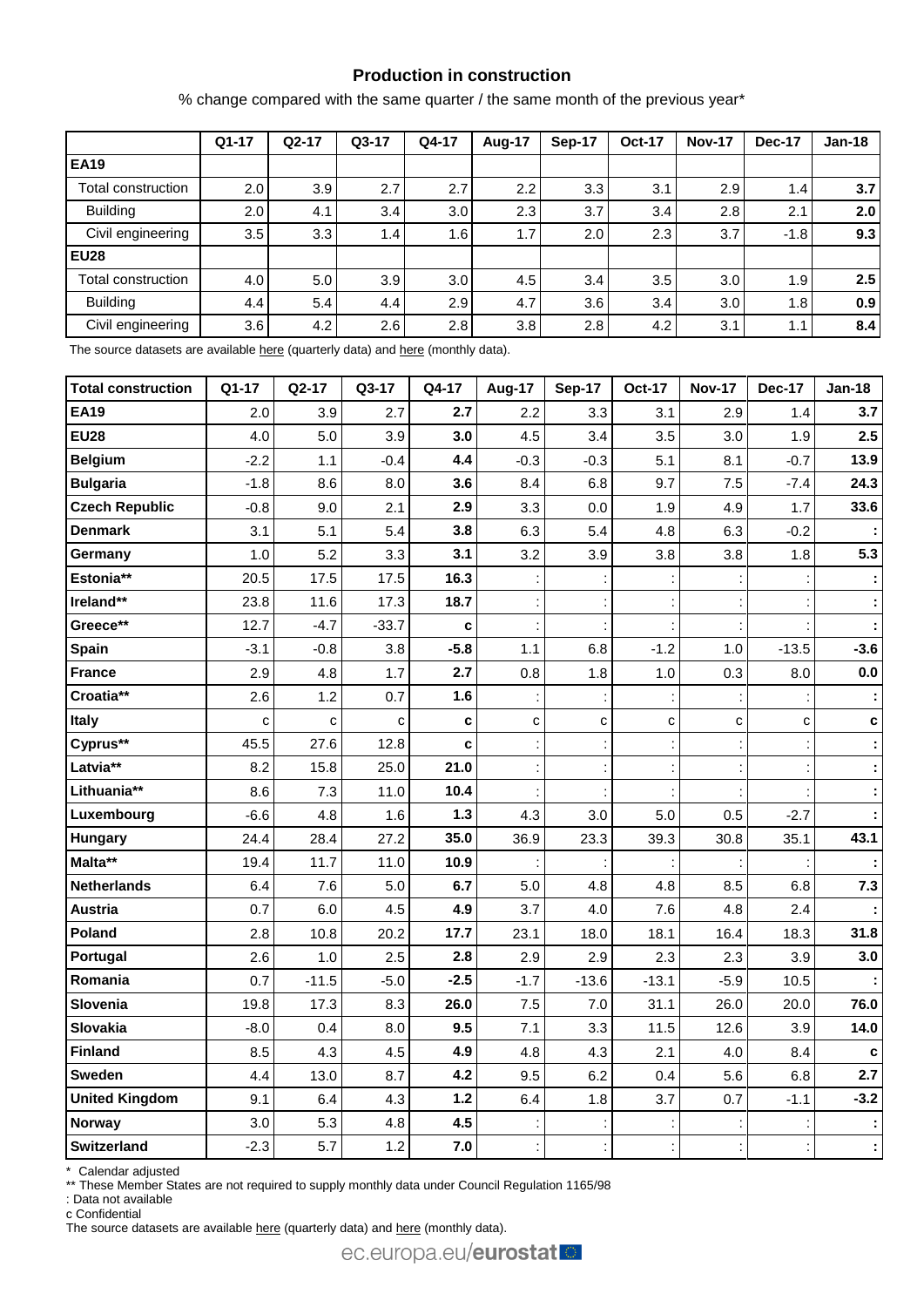# **Monthly indices for production in construction, calendar and seasonally adjusted**

|                       |       |       |       |       |       | (base year 2015) |       |       |       |       |       |       |       |
|-----------------------|-------|-------|-------|-------|-------|------------------|-------|-------|-------|-------|-------|-------|-------|
|                       | 01/17 | 02/17 | 03/17 | 04/17 | 05/17 | 06/17            | 07/17 | 08/17 | 09/17 | 10/17 | 11/17 | 12/17 | 01/18 |
| <b>EA19</b>           | 100.6 | 105.6 | 105.4 | 105.5 | 105.6 | 105.4            | 105.4 | 105.4 | 105.8 | 105.9 | 106.0 | 106.7 | 104.4 |
| <b>EU28</b>           | 103.0 | 106.1 | 106.4 | 106.6 | 106.5 | 106.5            | 106.5 | 106.6 | 106.6 | 106.4 | 106.8 | 107.9 | 105.6 |
| <b>Belgium</b>        | 87.0  | 102.4 | 101.8 | 101.1 | 102.1 | 101.4            | 101.7 | 101.4 | 101.5 | 102.6 | 102.7 | 102.2 | 101.7 |
| <b>Bulgaria</b>       | 77.9  | 81.3  | 84.0  | 84.7  | 88.3  | 88.1             | 88.8  | 89.7  | 89.7  | 91.6  | 93.0  | 91.3  | 95.9  |
| <b>Czech Republic</b> | 93.9  | 94.3  | 97.1  | 98.0  | 98.1  | 98.7             | 97.5  | 98.2  | 97.4  | 98.0  | 99.4  | 98.2  | 99.0  |
| <b>Denmark</b>        | 108.0 | 107.3 | 106.2 | 111.1 | 108.2 | 106.6            | 109.0 | 109.3 | 110.5 | 110.7 | 111.6 | 110.5 |       |
| Germany               | 101.9 | 108.1 | 109.8 | 110.6 | 109.7 | 109.6            | 109.0 | 108.9 | 109.5 | 109.1 | 109.9 | 108.3 | 105.9 |
| <b>Spain</b>          | 102.9 | 105.9 | 104.0 | 104.1 | 103.0 | 104.9            | 104.3 | 103.4 | 104.0 | 102.1 | 101.4 | 97.2  | 99.5  |
| <b>France</b>         | 99.7  | 104.4 | 100.9 | 103.3 | 102.8 | 102.3            | 102.8 | 102.8 | 103.1 | 103.2 | 102.8 | 108.2 | 100.0 |
| <b>Italy</b>          | c     | С     | С     | C     | C     | С                | c     | c     | C     | C     | C     | с     | c     |
| Luxembourg            | 91.6  | 103.7 | 103.3 | 104.2 | 106.7 | 105.9            | 104.3 | 104.4 | 105.8 | 106.9 | 106.1 | 105.5 |       |
| <b>Hungary</b>        | 88.3  | 92.2  | 95.8  | 94.0  | 102.9 | 102.0            | 101.0 | 111.7 | 107.4 | 115.0 | 113.2 | 117.7 | 125.2 |
| <b>Netherlands</b>    | 109.8 | 111.4 | 112.4 | 112.6 | 113.0 | 114.5            | 113.8 | 114.0 | 115.2 | 115.8 | 117.3 | 116.7 | 118.0 |
| Austria               | 100.1 | 104.5 | 104.1 | 104.2 | 107.0 | 106.0            | 105.8 | 105.4 | 106.0 | 108.0 | 107.4 | 105.1 |       |
| <b>Poland</b>         | 88.7  | 87.1  | 95.6  | 95.2  | 92.9  | 95.5             | 99.9  | 99.7  | 99.8  | 99.3  | 102.8 | 106.5 | 115.9 |
| Portugal              | 99.6  | 99.3  | 97.9  | 96.9  | 97.1  | 97.4             | 97.9  | 98.1  | 98.3  | 98.2  | 98.0  | 100.3 | 102.5 |
| Romania               | 93.5  | 95.1  | 97.8  | 91.3  | 92.1  | 94.0             | 93.9  | 92.6  | 88.8  | 87.8  | 89.5  | 93.5  |       |
| Slovenia              | 68.4  | 92.1  | 99.6  | 98.1  | 88.5  | 100.5            | 93.7  | 91.4  | 95.7  | 105.5 | 110.9 | 104.6 | 119.7 |
| Slovakia              | 88.2  | 91.3  | 94.6  | 94.2  | 87.4  | 91.7             | 94.4  | 92.9  | 89.8  | 94.9  | 97.6  | 90.2  | 94.9  |
| <b>Finland</b>        | 114.6 | 109.7 | 110.2 | 111.6 | 111.4 | 109.7            | 110.7 | 111.8 | 111.6 | 110.5 | 112.2 | 115.2 | c     |
| <b>Sweden</b>         | 114.8 | 114.0 | 112.8 | 122.4 | 117.5 | 119.7            | 121.3 | 114.7 | 118.1 | 115.7 | 118.2 | 122.0 | 117.8 |
| <b>United Kingdom</b> | 110.1 | 109.4 | 110.3 | 109.2 | 109.5 | 109.6            | 108.7 | 110.0 | 108.6 | 107.7 | 107.8 | 109.5 | 105.8 |

The source dataset is availabl[e here.](http://appsso.eurostat.ec.europa.eu/nui/show.do?query=BOOKMARK_DS-069591_QID_47E739CD_UID_-3F171EB0&layout=TIME,C,X,0;GEO,L,Y,0;INDIC_BT,L,Z,0;S_ADJ,L,Z,1;UNIT,L,Z,2;NACE_R2,L,Z,3;INDICATORS,C,Z,4;&zSelection=DS-069591NACE_R2,F;DS-069591INDICATORS,OBS_FLAG;DS-069591S_ADJ,CA;DS-069591INDIC_BT,PROD;DS-069591UNIT,PCH_SM;&rankName1=UNIT_1_2_-1_2&rankName2=INDIC-BT_1_2_-1_2&rankName3=INDICATORS_1_2_-1_2&rankName4=S-ADJ_1_2_-1_2&rankName5=NACE-R2_1_2_1_1&rankName6=TIME_1_0_0_0&rankName7=GEO_1_2_0_1&sortC=ASC_-1_FIRST&rStp=&cStp=&rDCh=&cDCh=&rDM=true&cDM=true&footnes=false&empty=false&wai=false&time_mode=ROLLING&time_most_recent=true&lang=EN&cfo=%23%23%23%2C%23%23%23.%23%23%23)

# **Quarterly indices for production in construction, calendar and seasonally adjusted**

| (base year 2015)      |       |       |       |                    |       |              |       |              |  |  |  |  |
|-----------------------|-------|-------|-------|--------------------|-------|--------------|-------|--------------|--|--|--|--|
|                       | Q1-16 | Q2-16 | Q3-16 | $\overline{Q4-16}$ | Q1-17 | Q2-17        | Q3-17 | Q4-17        |  |  |  |  |
| <b>EA19</b>           | 102.4 | 102.0 | 103.5 | 104.0              | 104.5 | 106.1        | 106.1 | 106.8        |  |  |  |  |
| <b>EU28</b>           | 101.8 | 101.7 | 103.0 | 104.5              | 105.5 | 106.9        | 106.9 | 107.4        |  |  |  |  |
| <b>Belgium</b>        | 99.7  | 99.9  | 100.5 | 100.6              | 97.1  | 101.5        | 101.5 | 102.5        |  |  |  |  |
| <b>Bulgaria</b>       | 82.7  | 80.7  | 82.9  | 88.4               | 81.1  | 87.0         | 89.4  | 92.0         |  |  |  |  |
| <b>Czech Republic</b> | 95.9  | 92.7  | 94.6  | 95.3               | 95.1  | 98.3         | 97.7  | 98.5         |  |  |  |  |
| <b>Denmark</b>        | 104.0 | 103.4 | 104.0 | 106.9              | 107.2 | 108.6        | 109.6 | 110.9        |  |  |  |  |
| Germany               | 105.8 | 104.6 | 105.5 | 105.4              | 106.6 | 110.0        | 109.1 | 109.1        |  |  |  |  |
| <b>Estonia</b>        | 103.3 | 104.0 | 103.3 | 107.4              | 124.5 | 122.2        | 121.3 | 125.0        |  |  |  |  |
| Ireland               | 107.9 | 120.6 | 119.3 | 122.8              | 130.8 | 134.9        | 142.0 | 142.8        |  |  |  |  |
| Greece                | 105.6 | 115.6 | 134.0 | 129.7              | 118.9 | 109.9        | 89.2  | c            |  |  |  |  |
| Spain                 | 105.9 | 103.7 | 104.2 | 105.8              | 104.3 | 104.0        | 103.9 | 100.2        |  |  |  |  |
| <b>France</b>         | 98.7  | 98.0  | 101.3 | 101.8              | 101.7 | 102.8        | 102.9 | 104.7        |  |  |  |  |
| Croatia               | 101.9 | 102.2 | 102.3 | 103.0              | 103.9 | 103.3        | 103.5 | 104.8        |  |  |  |  |
| <b>Italy</b>          | C     | C     | C     | C                  | C     | $\mathbf{C}$ | C     | c            |  |  |  |  |
| <b>Cyprus</b>         | 95.5  | 105.0 | 113.9 | 120.8              | 136.3 | 133.6        | 130.4 | $\mathbf{c}$ |  |  |  |  |
| Latvia                | 81.8  | 81.1  | 80.3  | 85.4               | 88.8  | 93.7         | 99.5  | 103.0        |  |  |  |  |
| Lithuania             | 88.1  | 89.2  | 89.9  | 94.5               | 96.7  | 97.7         | 99.6  | 102.1        |  |  |  |  |
| Luxembourg            | 106.1 | 100.6 | 103.2 | 104.8              | 99.5  | 105.6        | 104.8 | 106.2        |  |  |  |  |
| <b>Hungary</b>        | 75.2  | 77.6  | 83.8  | 85.2               | 92.1  | 99.6         | 106.7 | 115.3        |  |  |  |  |
| <b>Malta</b>          | 86.3  | 98.8  | 99.5  | 100.2              | 103.0 | 110.4        | 110.4 | 111.1        |  |  |  |  |
| <b>Netherlands</b>    | 104.5 | 105.0 | 108.5 | 109.7              | 111.2 | 113.4        | 114.3 | 116.6        |  |  |  |  |
| <b>Austria</b>        | 102.4 | 99.8  | 100.8 | 101.6              | 102.9 | 105.7        | 105.7 | 106.8        |  |  |  |  |
| Poland                | 89.9  | 85.8  | 82.9  | 86.8               | 90.5  | 94.5         | 99.8  | 102.9        |  |  |  |  |
| Portugal              | 96.5  | 96.2  | 95.7  | 96.1               | 98.9  | 97.1         | 98.1  | 98.8         |  |  |  |  |
| Romania               | 101.0 | 104.2 | 99.6  | 93.0               | 95.4  | 92.5         | 91.8  | 90.2         |  |  |  |  |
| Slovenia              | 74.3  | 81.5  | 86.1  | 85.2               | 86.7  | 95.7         | 93.6  | 107.0        |  |  |  |  |
| <b>Slovakia</b>       | 97.0  | 90.8  | 84.5  | 84.5               | 91.3  | 91.1         | 92.4  | 94.2         |  |  |  |  |
| <b>Finland</b>        | 102.8 | 106.3 | 106.5 | 107.3              | 111.5 | 110.9        | 111.4 | 112.6        |  |  |  |  |
| Sweden                | 109.2 | 106.1 | 108.5 | 113.8              | 113.9 | 119.9        | 118.0 | 118.6        |  |  |  |  |
| <b>United Kingdom</b> | 101.2 | 102.8 | 104.1 | 107.4              | 109.9 | 109.4        | 109.1 | 108.3        |  |  |  |  |
| Norway                | 103.5 | 102.1 | 103.3 | 105.6              | 106.5 | 107.5        | 108.5 | 110.2        |  |  |  |  |
| <b>Switzerland</b>    | 100.6 | 98.9  | 101.6 | 98.6               | 101.4 | 100.9        | 101.5 | 103.8        |  |  |  |  |

: Data not available

c Confidential

The source dataset is available [here.](http://appsso.eurostat.ec.europa.eu/nui/show.do?query=BOOKMARK_DS-069621_QID_38FDA4CE_UID_-3F171EB0&layout=TIME,C,X,0;GEO,L,Y,0;INDIC_BT,L,Z,0;NACE_R2,L,Z,1;S_ADJ,L,Z,2;UNIT,L,Z,3;INDICATORS,C,Z,4;&zSelection=DS-069621UNIT,I10;DS-069621S_ADJ,CA;DS-069621NACE_R2,F;DS-069621INDICATORS,OBS_FLAG;DS-069621INDIC_BT,PROD;&rankName1=UNIT_1_2_-1_2&rankName2=INDIC-BT_1_2_-1_2&rankName3=INDICATORS_1_2_-1_2&rankName4=S-ADJ_1_2_-1_2&rankName5=NACE-R2_1_2_-1_2&rankName6=TIME_1_0_0_0&rankName7=GEO_1_2_0_1&sortC=ASC_-1_FIRST&rStp=&cStp=&rDCh=&cDCh=&rDM=true&cDM=true&footnes=false&empty=false&wai=false&time_mode=ROLLING&time_most_recent=true&lang=EN&cfo=%23%23%23%2C%23%23%23.%23%23%23)